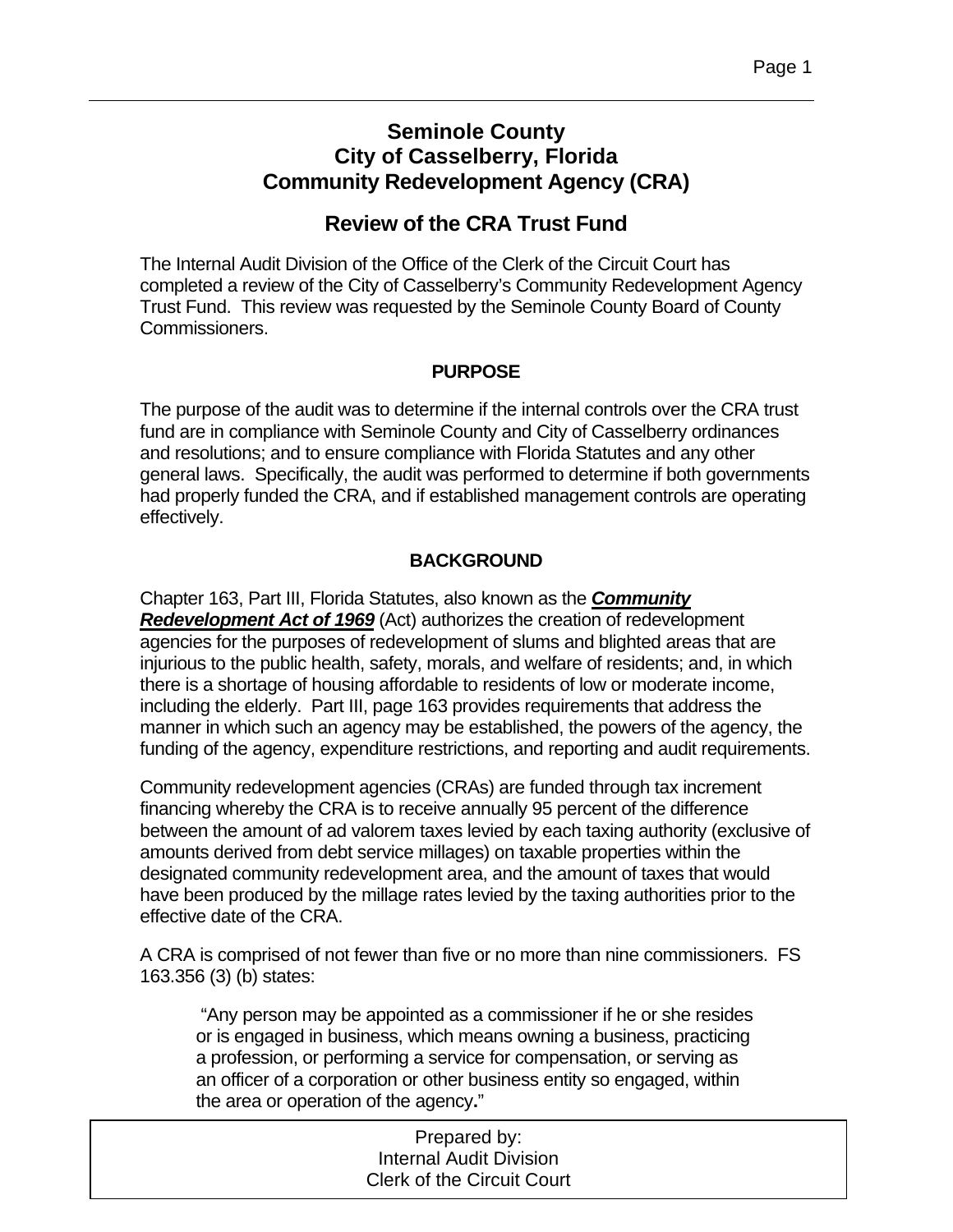This is addressed in more detail in the report that follows.

On November 14, 1995, the Seminole County Board of County Commissioners, by Resolution No. 95-R-255, authorized the City of Casselberry to create a CRA for a period of fifteen years for properties identified as the Casselberry redevelopment taxing district (C-2). Seminole County provided no funding to the CRA until 1998, at which time it agreed to match percentages set in City of Casselberry ordinances. City of Casselberry Ordinances provided for 70 percent of the increment revenues from the district, in 2000 the percentage increased to 95 percent via Ordinance No 98-918.

In June 2006, interested parties questioned the funding of the CRA. It was noted that the City of Casselberry might not have funded in accordance with its city ordinances and resolutions. Also, the CRA and the City of Casselberry at the time were in the process of transferring six properties from the CRA to the City of Casselberry. On June 6, 2006, the interim city manager requested that City Commissioners approve by resolution an inter-local agreement to address the transfer of these six properties to the city and to address funding issues.

The city had loaned the CRA a total of \$908,832.00 (four individual loans) from November 1996 to October 2001 to purchase the six properties. To relieve the CRA from the debt of these properties, the city suggested forgiveness of the debt to the city in exchange for the land valued (by certified appraisal) at \$470,000.00. The city was advised by an independent accounting firm that the difference between the book value of the property and the fair market value could be considered special funding to the CRA. Subsequently, the city hired Mr. Thomas Kohler, senior vice president, of Real Estate Research Consultants, Inc. of Orlando, as a consultant. Mr. Kohler advised commissioners that a more appropriate time to make a determination as to loan forgiveness would be at the time of the sale of the property<sup>[1](#page-1-0)</sup>. The funding to the CRA is calculated in accordance with city, county ordinances and resolutions.

On June 13, 2006, the Seminole County Board of County Commissioners requested the Clerk of the Circuit Court, conduct an audit of the Casselberry CRA. The report that follows is the results of the audit:

### **SCOPE**

The scope of this audit included a review of the administrative controls over the Casselberry CRA in compliance with Florida Statutes, Seminole County and City of Casselberry laws and policies. Specifically, the audit included a review of the funding of the CRA for the period January 1, 1995 through June 30, 2006. All source documents during this period were subject to our review.

l

#### Prepared by: Internal Audit Division Clerk of the Circuit Court

<span id="page-1-0"></span><sup>1</sup>  $1$  Likewise, Internal Audit also is of the opinion that a more appropriate time to consider market value losses is at the time of sale of the property. Therefore, we did not consider market value losses in our calculation.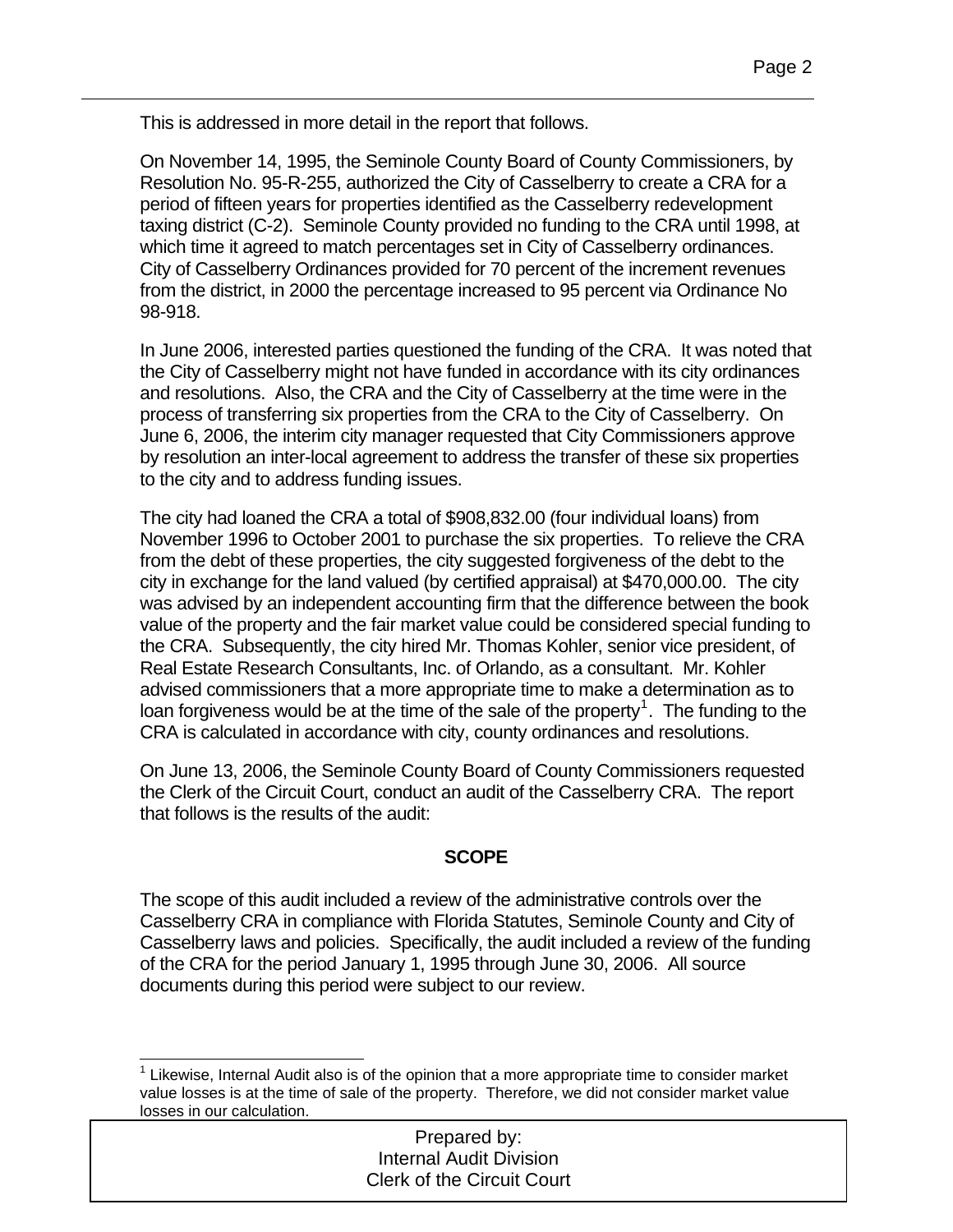The audit included:

- Review of Florida Statutes, Seminole County and City of Casselberry ordinances and resolutions;
- Interviews with appropriate personnel;
- Review of Seminole County and City of Casselberry financial records; and,
- Any other procedure considered necessary under the circumstances.

The audit was performed by Gail Joubran and Bill Carroll.

### **OVERALL EVALUATION**

It is our opinion that the internal accounting controls over the program are inadequate and ineffective. Specifically, the parties who established the CRA did not draft written policies and procedures nor management plans that address all of the accounting issues. Although there is no requirement as such, no inter-local agreement or memorandum of understanding (MOU) exists between Seminole County, the City of Casselberry, and the CRA. A document such as a MOU would discuss how each agency is to participate in the CRA. It is the opinion of Internal Audit that an MOU should be established for "all joint ventures" dealing with taxpayer dollars.

The City of Casselberry has under funded the CRA by \$584,290.00; with calculated interest (\$117,303.80) and penalties (\$63,901.76) bringing the total shortfall to \$765,495.56.

Similarly, Seminole County has under funded the CRA by \$60,485.00; with calculated interested (\$121.42) and penalties (\$1,616.80) bringing the total shortfall to \$62,223.22.

Bottom line: the Casselberry CRA is owed \$827,718.78 by its two funding agencies.

There are some very complex variables involved in calculating the interest and penalties potentially owed to the CRA. For instance, for the years 1996 through 2000, the city over funded by \$25,816. In other words, the CRA had use of this money advanced in error for about four years. For years 2001 through 2005, it under funded the CRA by \$610,106.00. Seminole County had under funded by \$60,485.00 even though it had paid the money into the fund as it was billed and in many years paid earlier than the due date. As the report that follows indicates much of the under funding is not the fault of any one person or parties but the fact that a sound business process had not been established when the program was first initiated.

| Prepared by:                      |
|-----------------------------------|
| <b>Internal Audit Division</b>    |
| <b>Clerk of the Circuit Court</b> |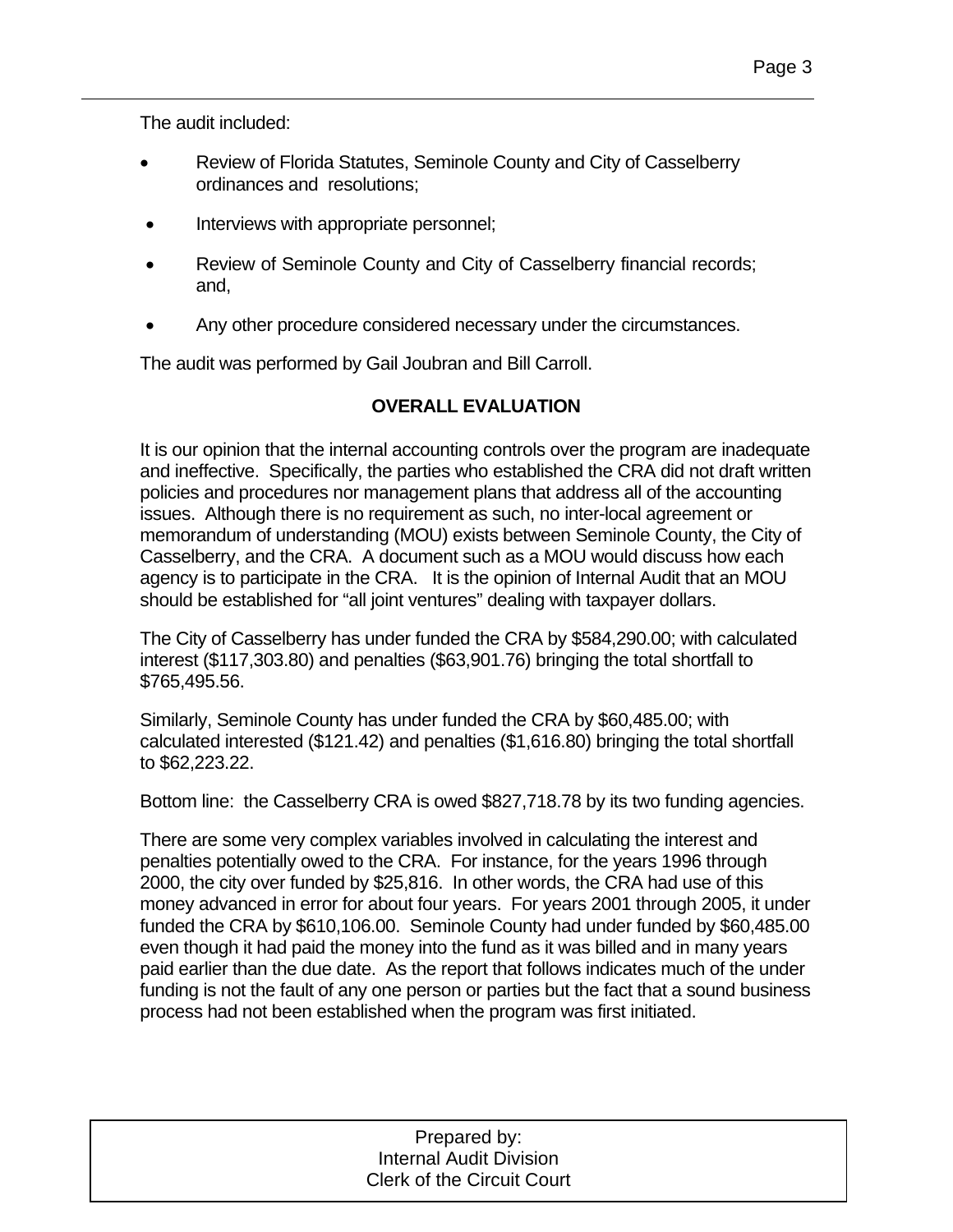We noted the following internal accounting control weaknesses that warrant management's immediate attention:

- The CRA does not have written polices and procedures that address the internal accounting control issues;
- CRA is not providing for an independent financial audit required by Florida Statute 163.387 (8);
- CRA does not publish monthly or quarterly management reports;
- CRA does not adopt a budget by resolution each fiscal year as required;
- Seminole County and the City of Casselberry are not funding the CRA by Jan. 1<sup>st</sup> as required by Florida Statutes; and,
- CRA by-laws are not in compliance with FS 163.356.

### **FINDING NO. 1**

#### *The CRA does not have written polices and procedures that address internal accounting control issues.*

Internal Audit was informed that certain expenses had been paid out of the general fund on behalf of the CRA, because the CRA at the time did not have enough funds. There are no written procedures that address how these expenses are to be reviewed and approved by the CRA, paid by the CRA and, finally, documented*.* 

Certain types of expenses are considered allowable expenses to be paid from the redevelopment trust fund. Florida Statute (FS) 163.387 (6) states:

*"Moneys in the redevelopment trust fund may be expended from time to time for undertakings of a community development agency which are directly related to financing or refinancing of redevelopment in a community redevelopment area pursuant to an approved community redevelopment plan for the following purposes, including, but not limited to:* 

- *(a) Administrative and overhead expenses necessary or incidental to the implementation of community redevelopment plan adopted by the agency.*
- *(b) Expenses of redevelopment planning, surveys, and financial analysis, including the reimbursements of the governing body or the community redevelopment agency for such expense incurred before the redevelopment plan was approved and adopted.*

#### 1 Prepared by: Internal Audit Division Clerk of the Circuit Court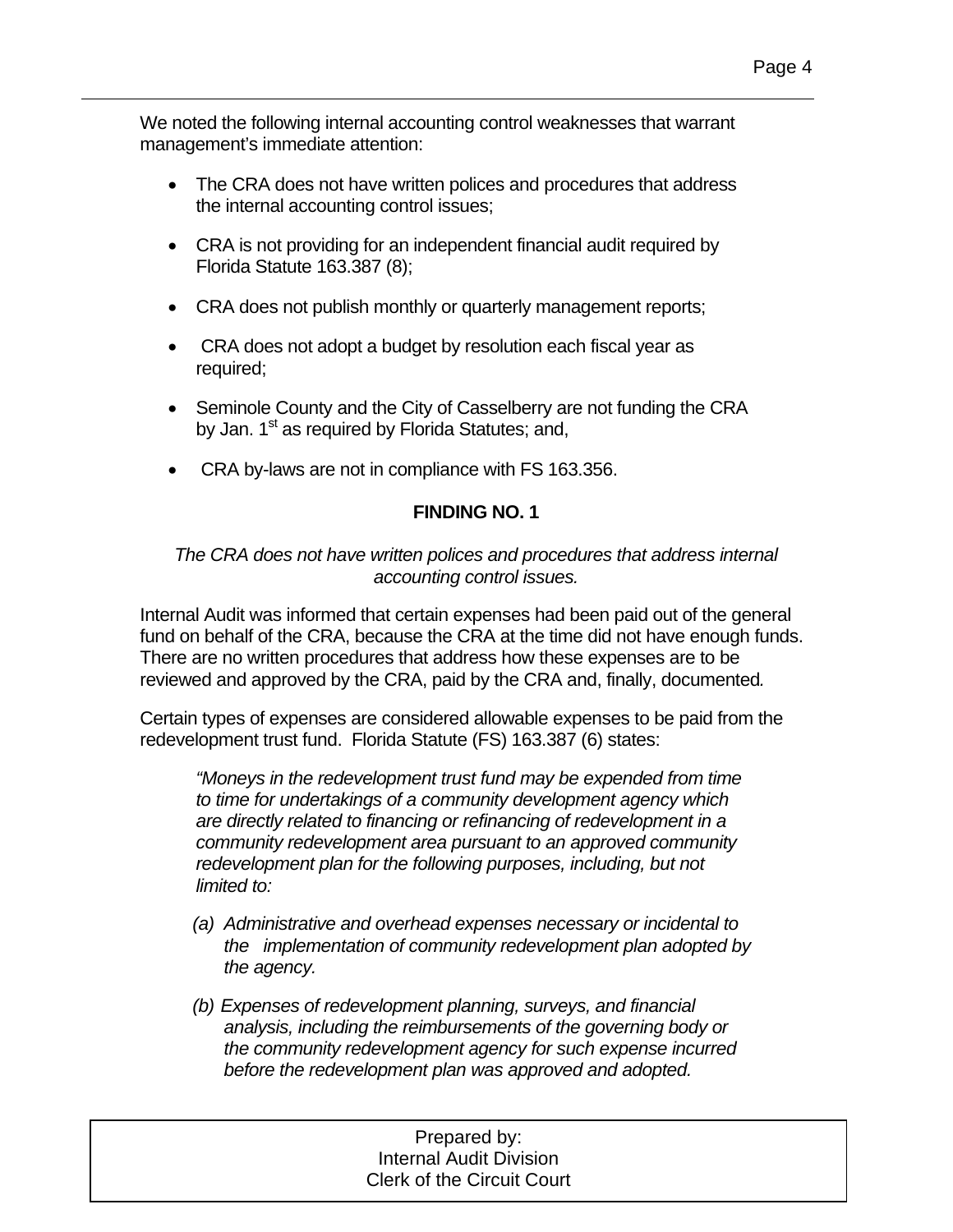- *(c) The acquisition of real property in the redevelopment area.*
- *(d) The clearance and preparation of any redevelopment area for redevelopment and relocation of site occupants as provided in FS163.370.*
- *(e) The repayment of principal and interest or any redemption premium for loans, advances, bonds, bond anticipation notes, and any other form of indebtedness.*
- *(f) All expenses incidental to or connected with the issuance, sale, redemption, retirement, or purchase of agency bonds, bond anticipation notes, or other form of indebtedness.*
- *(g) The development of affordable housing within the area.*
- *(h) The development of community policing innovations.*

The City of Casselberry has compiled a list of expenditures that appear to fall within the guidelines of FS 163.387 (6). It is requesting reimbursement for roughly \$252,000.00 of such expenses that have been paid out of the general fund. These expenses have not been formally reviewed and approved by the CRA and should not be considered properly authorized expenditures. (Internal Audit has reviewed these expenditures and they appear to be related to the CRA activities.)

By having the CRA formally review and approve the expenses ensures that the charges are properly authorized, documented, and in compliance with FS 163.387(6).

#### **Recommendation**

- 1. All CRA expenses should be formally approved by the CRA at their regularly scheduled meeting but not less than quarterly.
- 2. A written procedure should address the specific steps taken to ensure compliance with FS 163.387(6).
- 3. Appropriate internal controls, policies and procedures should be established to ensure proper checks and balances.
- 4. To create an adequate audit trail, the CRA should review and approve each individual invoice that comprises the \$252,000 in expenses noted above.

#### **FINDING NO. 2**

*The CRA is not providing for an independent financial audit as required by Florida Statute 163.387(8).* 

Section 163.387(8), Florida Statutes, requires each CRA to provide for an independent financial audit of its redevelopment trust fund each fiscal year and a report of such audit. The law requires the audit to describe the amount and

| Prepared by:                      |  |
|-----------------------------------|--|
| <b>Internal Audit Division</b>    |  |
| <b>Clerk of the Circuit Court</b> |  |
|                                   |  |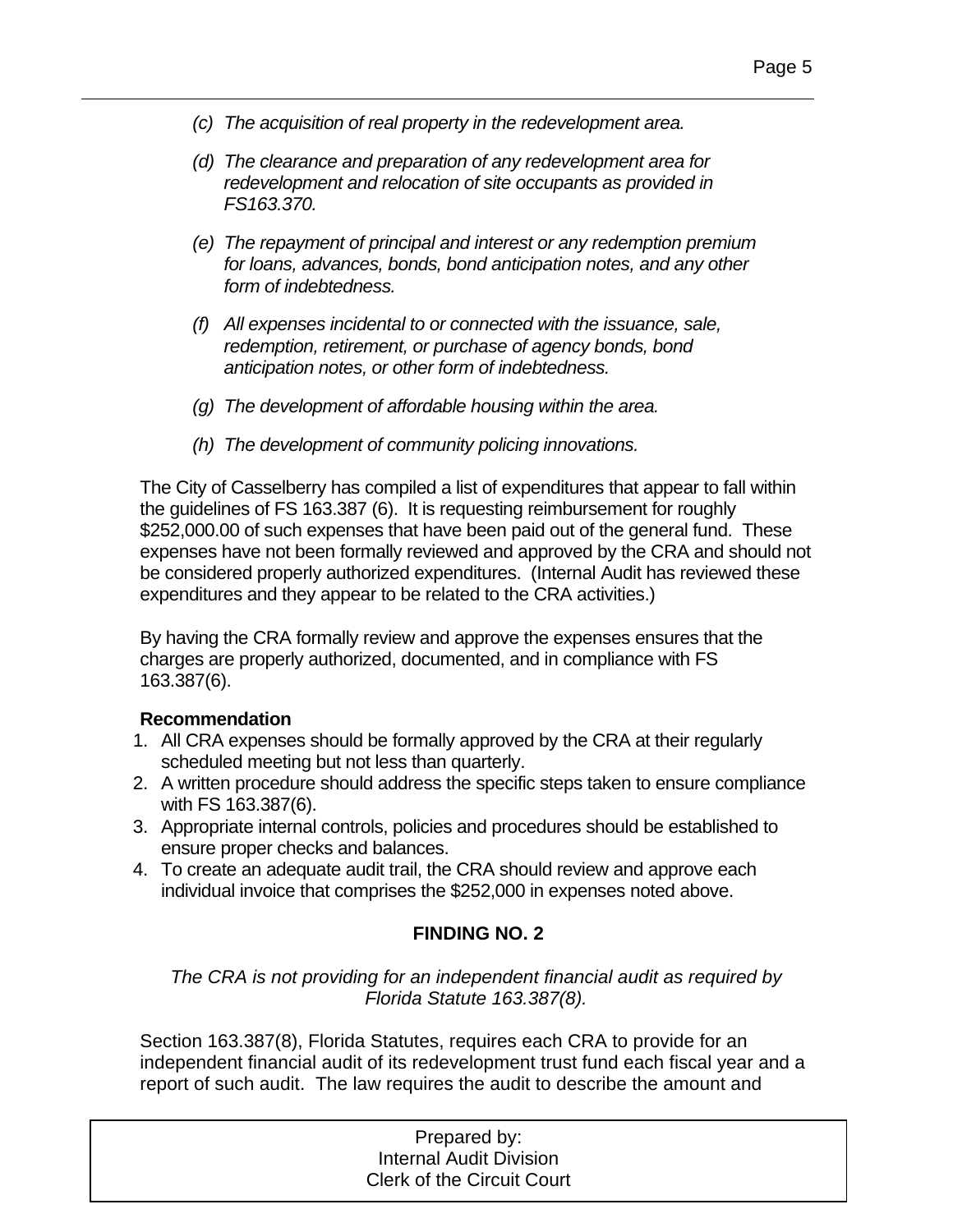sources of deposits into, and the amount and purpose of withdrawals from, the redevelopment trust fund during the fiscal year. The CRA must provide a copy of the audit report to each taxing authority.

Management stated that it believed this requirement was met by the CRA being included in the financial audit of the City of Casselberry. However, the statute requires an expression of opinion specifically on the financial statements of the CRA. The city audit generally does not include all the specific information required by Section 163.387(8), Florida Statutes, such as the amount and sources of deposits into, and the amount and purpose of withdrawals from the CRA during the fiscal year.

### **Recommendation**

CRA should provide for an annual independent financial audit of the redevelopment trust fund in accordance with Florida Statute Section 163.387(8). If the audit is included in the city audit, it should include all the information required by the law and copies of the audit furnished to each taxing authority.

### **FINDING NO. 3**

### *The CRA does not regularly publish a management report.*

The CRA does not publish regularly a management report nor is there a requirement to publish such a report.

By not producing nor providing a monthly management report, the CRA is "flying blind". Consequently, we believe that no one, including the members of the CRA board, the Casselberry City Commission, the county manager nor county staff can accurately assess the financial condition of the CRA at any one point.

Section 163.387(8), Florida Statutes, requires each CRA to provide for an independent financial audit of its redevelopment trust fund each fiscal year and provide a report of said audit to all interested parties. Even though the report is supposed to provide the source of deposits and a description of expenses, the report is a snapshot of a specific point in time only. Publishing a quarterly report of all financial activities provides a tool to monitor the program.

#### **Recommendation**

Formally publish a management report quarterly of all activities relating to the CRA program**.**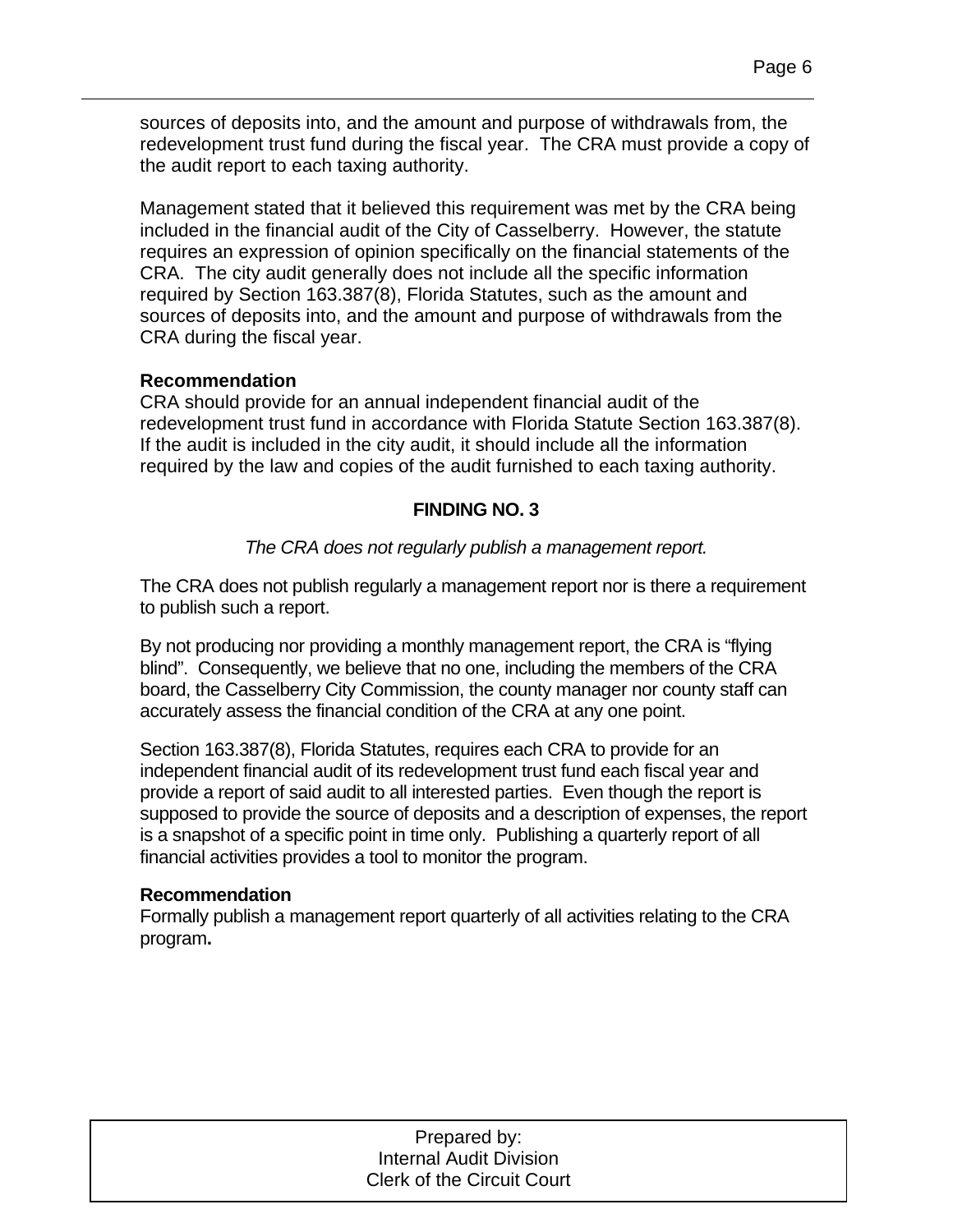### **FINDING NO. 4**

*The CRA does not adopt a budget by resolution each fiscal year as required.* 

Florida Statute 189.418 (3) requires the CRA to adopt a formal budget and have it approved. FS 189.418(3) states:

*"The governing body of each special district shall adopt a budget by resolution each fiscal year. The total amount available for taxation and other sources, including amounts carried over from prior fiscal years, must equal the totals of appropriations for expenditures and reserves. The adopted budget must regulate expenditures of the special district, and is unlawful for any officer of a special district to expense or contract for expenditures in any fiscal year except in pursuance of budgeted appropriations."* 

In June 2006, it was noted that the CRA was not being fully funded. We believe this issue would have surfaced earlier had the CRA gone through the process of projecting its revenues and expenses for the year.

By adopting a formal budget, the city, county, and other interested parties have an opportunity to assess the current financial status of the program and the anticipated revenues and expenditures for the upcoming year.

#### **Recommendation**

To comply with FS 189.418 (3), the CRA should adopt a budget by resolution.

### **FINDING NO. 5**

*Certain parcels were not properly included in the Casselberry (C2) district.* 

In 2003, the Office of the Seminole County Property Appraiser found that 22 parcels had been inadvertently left out in calculating base year value, taxable values, and increments from 1996 through 2002. The Property Appraiser's Office has since corrected its records and furnished the following adjustments.

| Year | <b>Original Value</b> | <b>Additional Parcel</b> | <b>New Taxable Value</b> |
|------|-----------------------|--------------------------|--------------------------|
| 1995 | \$81,997              | \$9,626,130              | \$91,624,290 (Base Year) |
| 1996 | \$82,934,087          | \$10,271,050             | \$93,192,685             |
| 1997 | \$89,934,087          | \$11,140,834             | \$101,074,921            |
| 1998 | \$91,238,632          | \$11,781,203             | \$103,019,835            |
| 1999 | \$92,902,888          | \$11,836,433             | \$104,739,321            |
| 2000 | \$97,570,623          | \$11,949,345             | \$109,519,968            |
| 2001 | \$104,348,524         | \$12,242,249             | \$116,590,773            |
| 2002 | \$117,064,816         | \$14,546,264             | \$131,611,080            |

| Prepared by:                      |  |
|-----------------------------------|--|
| <b>Internal Audit Division</b>    |  |
| <b>Clerk of the Circuit Court</b> |  |
|                                   |  |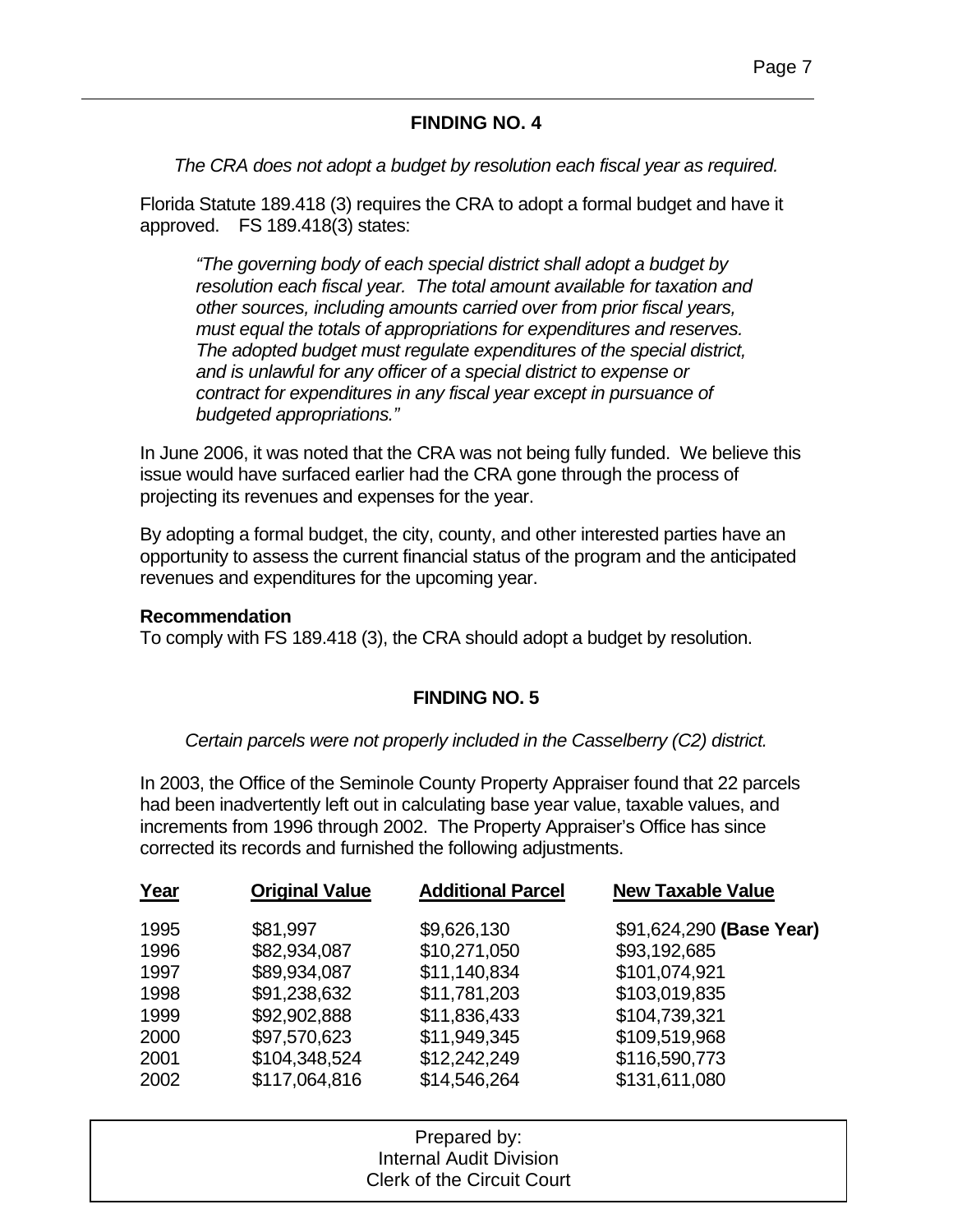### **Corrective Action Taken**

The Office of the Property Appraiser has taken appropriate action. No further action necessary at this time. The amounts now owe the CRA are included in the report for appropriate management action.

### **FINDING N0. 6**

#### *Seminole County and the City of Casselberry are not funding the CRA by Jan. 1st as required by Florida Statutes.*

FS 163.387 (2) (b) states:

"Any taxing authority that does not pay the increment to the trust fund by January 1 shall pay to the trust fund an amount equal to 5 percent of the amount of the increment and shall pay interest on the amount of the increment equal to 1 percent for each month the increment is outstanding."

Since inception of this program, both the county and the city have, at times been late on funding the CRA. The following chart illustrates the cost of penalties and interest in accordance with FS 163.387 (2) (b).

#### *SEMINOLE COUNTY*

| Total<br><b>Increment</b> | Total<br><b>Paid</b> | <b>Balance</b> | <b>Penalty</b> | <b>Interest</b> | <b>Total</b> |
|---------------------------|----------------------|----------------|----------------|-----------------|--------------|
| \$1,063,580               | \$1,003,097          | \$60,485       | \$1,616.80     | \$121.42        | \$62,223.22  |

#### *CITY OF CASSELBERRY*

| Total<br><b>Increment</b> | Total<br>Paid | <b>Balance</b> | <b>Penalty</b> | <b>Interest</b>           | <b>Total</b> |
|---------------------------|---------------|----------------|----------------|---------------------------|--------------|
| \$1,096,071               | \$511,789     | \$584,290      | \$63,901.76    | \$117,303.80 \$765,495.56 |              |

| Prepared by:                      |  |
|-----------------------------------|--|
| Internal Audit Division           |  |
| <b>Clerk of the Circuit Court</b> |  |
|                                   |  |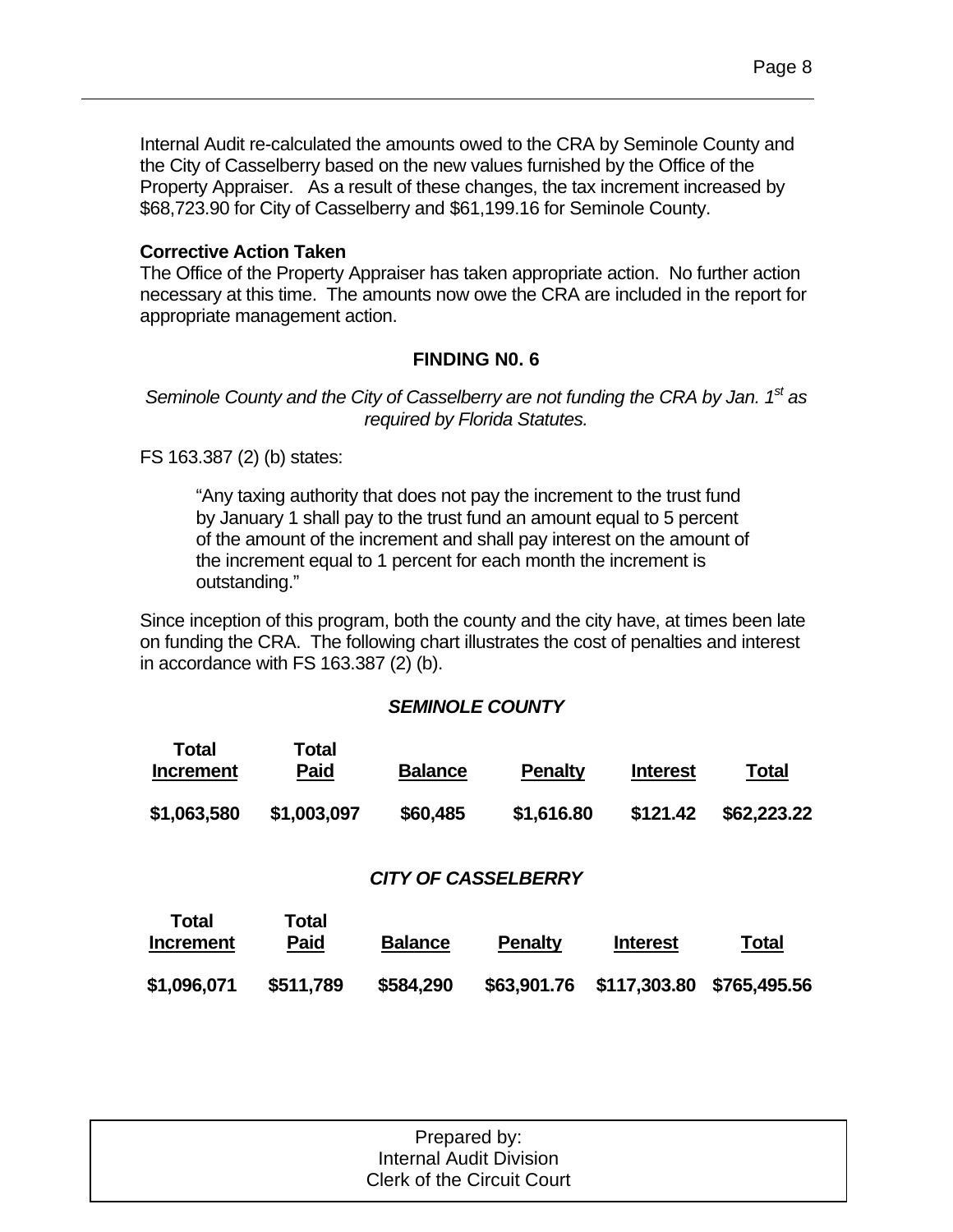By not funding by January  $1<sup>st</sup>$  each year, both the county and city are subject to significant penalties and interest. No penalties and interest are assessed for the 22 parcels that were inadvertently left out of the base year values, taxable values, and increments from 1996 through 2002.

#### **Recommendation**

Seminole County and the City of Casselberry should remit it tax increment funding no later than January  $1^{st}$  each year for compliance with FS 163.387 (2) (b).

#### **FINDING NO. 7**

*CRA by-laws are not in compliance with FS 163.356.* 

In March 2003, the agency published by-laws. Article III A states:

*"The Community Redevelopment Agency shall consist of seven members, all of whom reside in, own property in, or operate a business located within the area of operation of the Community Redevelopment Agency."* 

Also, Article III B states:

*"Four of the members of the CRA shall be nominated and appointed by the Casselberry City Commission and three of the members of the CRA shall be nominated by the Board of County Commissioners of Seminole County and appointed by the Casselberry City Commission, per City Ordinance No. 02-1048."* 

Currently, the CRA has only six appointments not seven per the by-laws. Seminole County is short one appointment. Also, another appointment expired on January 2005. this appointee continues to serve on the board even though the appointment has expired. Florida Statute states that all appointees must have a business connection within the area of the agency. Of the six appointments, one appointee may not fulfill this requirement. However, for Seminole County to be adequately represented the CRA board meetings are open to the public.

Florida Statute 163.356 3 (b) states:

*"Any person may be appointed as a commissioner if he or she resides or is engaged in business, which means owning a business, practicing a profession, or performing a service for compensation, or service as an officer of a corporation or other business entity so engaged, within the area or operation of the agency."* 

> 1 Prepared by: Internal Audit Division Clerk of the Circuit Court